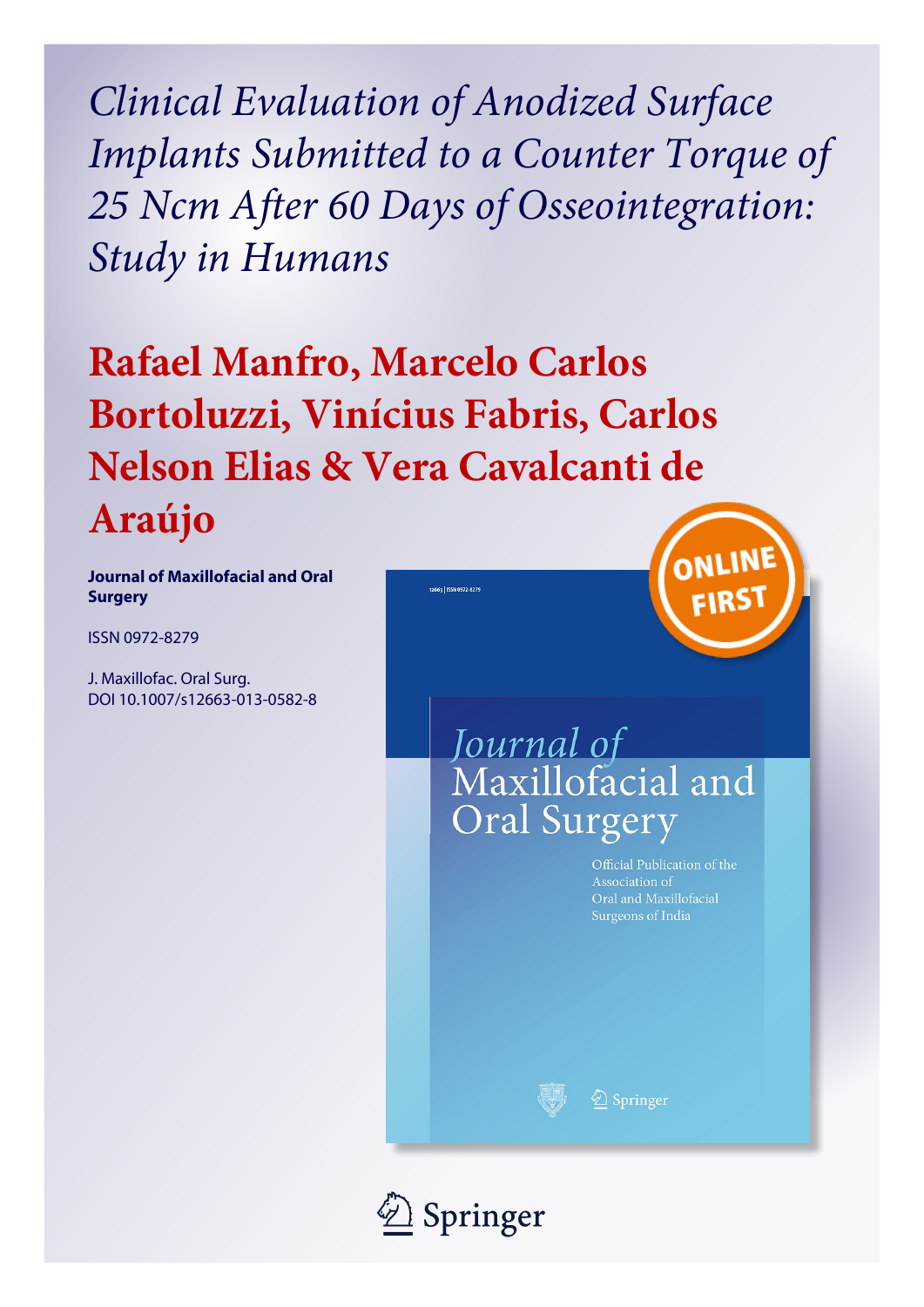**Your article is protected by copyright and all rights are held exclusively by Association of Oral and Maxillofacial Surgeons of India. This e-offprint is for personal use only and shall not be self-archived in electronic repositories. If you wish to self-archive your article, please use the accepted manuscript version for posting on your own website. You may further deposit the accepted manuscript version in any repository, provided it is only made publicly available 12 months after official publication or later and provided acknowledgement is given to the original source of publication and a link is inserted to the published article on Springer's website. The link must be accompanied by the following text: "The final publication is available at link.springer.com".**

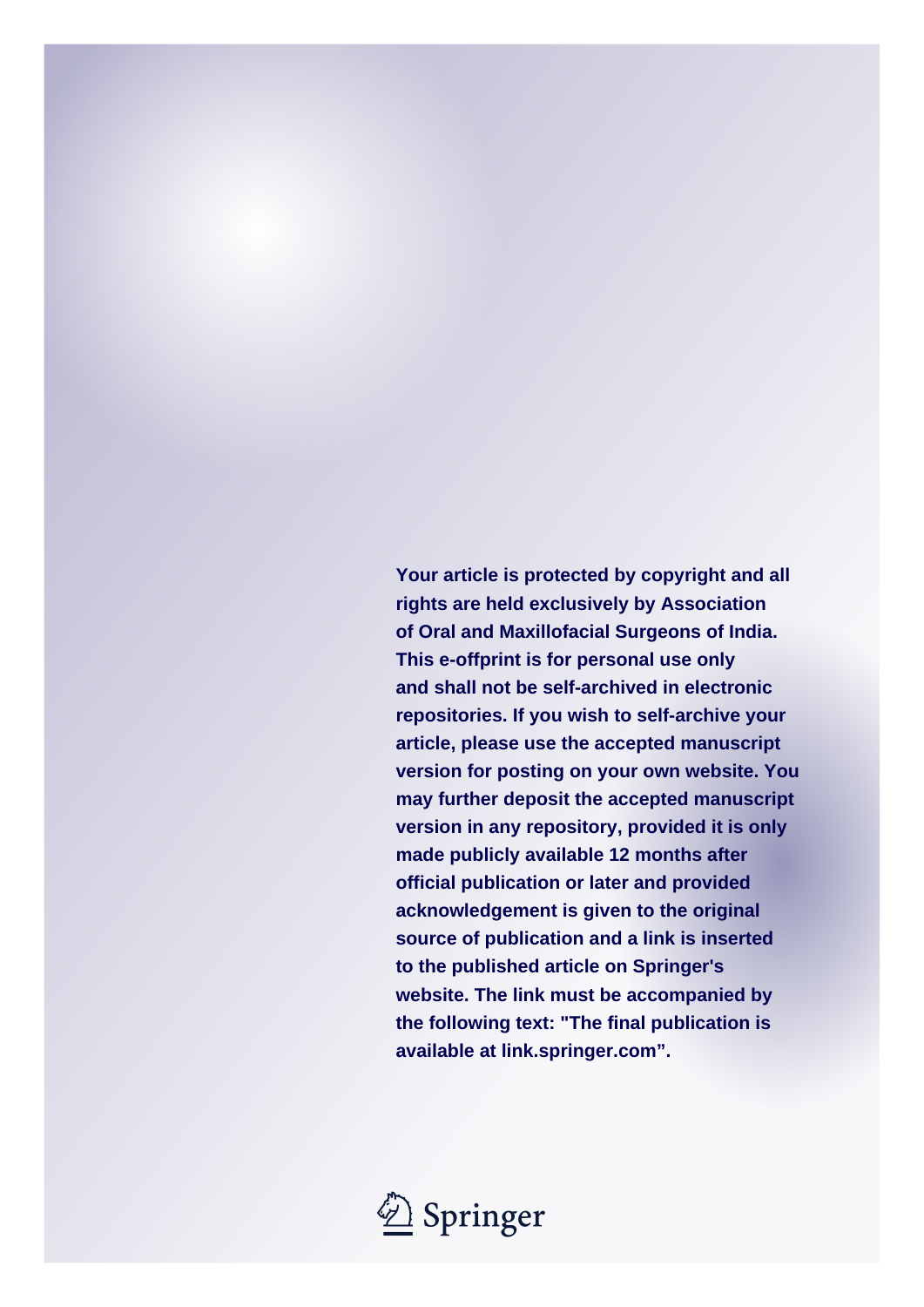CLINICAL PAPER

### Clinical Evaluation of Anodized Surface Implants Submitted to a Counter Torque of 25 Ncm After 60 Days of Osseointegration: Study in Humans

Rafael Manfro • Marcelo Carlos Bortoluzzi • Vinícius Fabris • Carlos Nelson Elias • Vera Cavalcanti de Araújo

Received: 26 March 2013 / Accepted: 24 August 2013 © Association of Oral and Maxillofacial Surgeons of India 2013

#### Abstract

Introduction Decreasing the time needed for osseointegration has always been a big challenge for modern implantodontics. The main factor which helps to decrease the time needed for osseointegration is the newly developed surfaces being used, as well as their microstructures, in relation to their osseoinductive properties. The aim of this work is to clinically evaluate the osseointegration of the implants when using The anodized surfaces in humans, following a 60 days-period of osseointegration.

R. Manfro - V. Fabris Post Graduation Program on Implantodontics, UNOESC, Joaçaba, Brazil

R. Manfro Post Graduation Program on Implantodontics, SOEBRÁS, Passo Fundo, Floianópolis, Brazil

R. Manfro  $(\boxtimes)$ Presidente Coutinho 264/903, Florianópolis, SC CEP 88015-230, Brazil e-mail: manfroimplante@hotmail.com

M. C. Bortoluzzi Post Graduation Program in Bucomaxillofacial Surgery, UNOESC, Joaçaba, Brazil

M. C. Bortoluzzi - V. Fabris Faculty of Dentistry, Universidade Estadual de Ponta Grossa, Ponta Grossa, Paraná, Brazil

C. N. Elias Mechanical Engineering and Material Science Department, Military Institute of Engineering (IME), Rio de Janeiro, RJ, Brazil

V. C. de Araújo Post Graduation Program, SLMANDIC, Campinas, SP, Brazil Methodology Forty-Five implants were placed in different kinds of bones, according to the technique recommended by the manufacturer. Those implants were opened after 60 days of osseointegration. The success of evaluation was made through assessing the counter torque resistance of 25 Ncm. The implants which could withstand the applied torque were considered osseointegrated.

Results Of the forty-five implants made in different kinds of bones, only one failed to present osseointegration, resulting in a success rate of 97.7 %.

Conclusions With this methodology it was possible to conclude that anodized surface implants present primary osseointegration after 60 days of healing, after which they can function normally.

Keywords Dental implants - Osseointegration - Surfaces

#### Introduction

The conventional protocol proposed by Bränemark for treatment utilizing dental implants requires implant procedures to be performed in two phases, maintaining an interval between procedures of 3 months for mandibular treatment and 6 months for maxillary treatment to ensure osseointegration  $[1-3]$ .

Implant surfaces allow for the acceleration of osseointegration. The morphology, topography, surface roughness, surface energy, and chemical composition and potential have a significant influence on the reaction of the bone tissue during osseointegration [[2–7\]](#page-6-0).

A surface roughness of up to  $0.5 \mu m$  is necessary for fibroblast adhesion, while a roughness ranging from 0.5 to 1.5  $\mu$ m allows for osteoblast adhesion [[8,](#page-6-0) [9](#page-6-0)]. As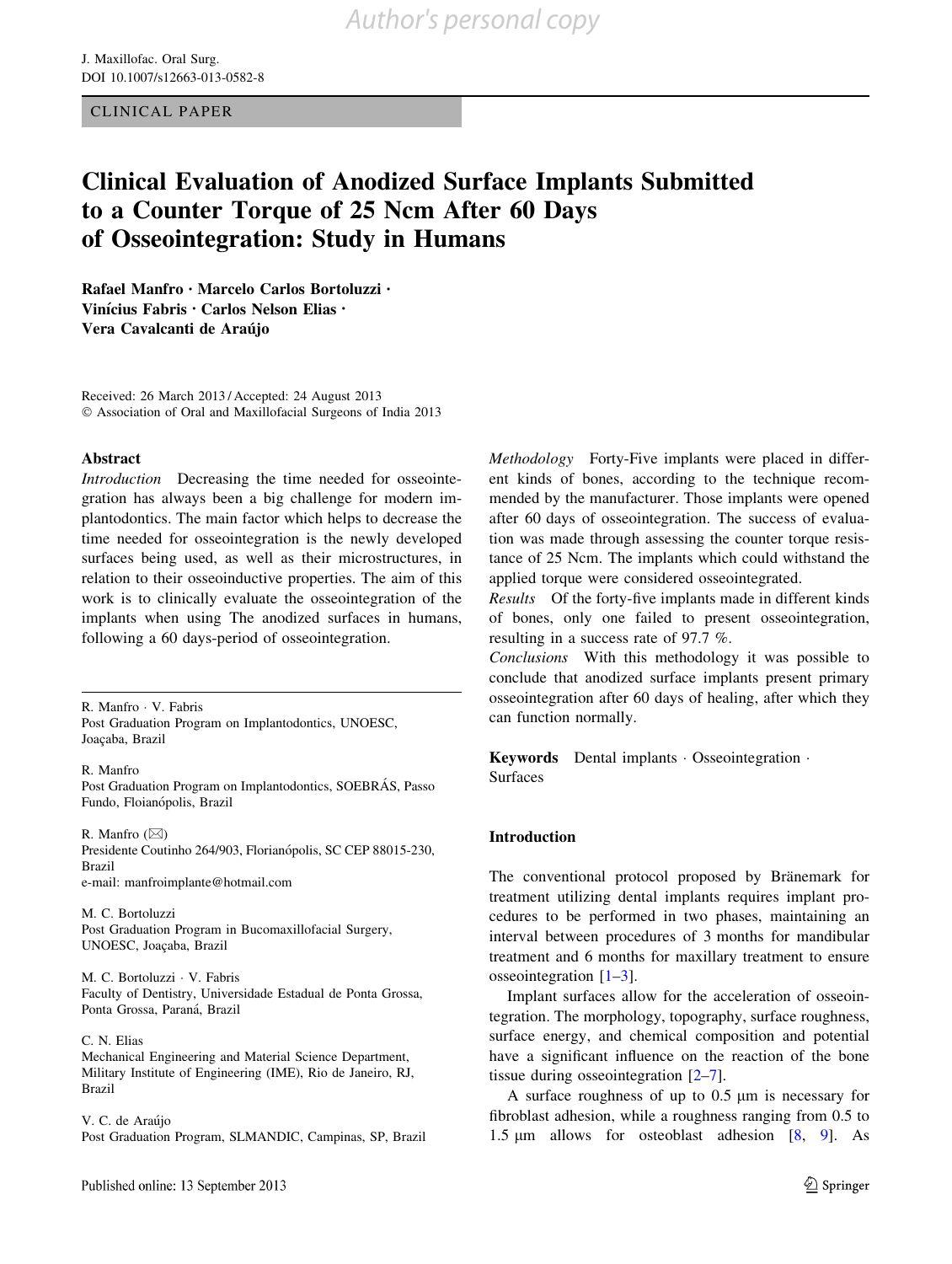technology has developed, these special surfaces have diminished the time needed for osseointegration while maintaining an acceptable success rate. To ensure the migration of osteogenic cells to the implant surface, fibrin retention must occur [\[10](#page-6-0)]. To ensure fibrin retention, several texturization techniques may be utilized, such as etching, etching followed by acid texturing, acid texturing associated with fluorine deposition and anodization [\[7](#page-6-0), [11](#page-6-0)]. Further, anodization is another important factor for faster osseointegration because it incorporates Ca and P ions on the implant surface  $[3-5, 12-19]$  $[3-5, 12-19]$ .

Vulcano Surface Actives<sup>®</sup> implants, produced by Connection, utilize an anodization treatment. This treatment, which produces a roughness of 1.26  $\mu$ m [\[20](#page-7-0)], allows for the incorporation of Ca and P  $[21, 22]$  $[21, 22]$  $[21, 22]$  $[21, 22]$  $[21, 22]$ . This surface treatment increases the wettability capacity by increasing the contact surface area by 10 % relative to surfaces treated with acid  $[23]$  $[23]$  (fig[.1](#page-4-0)).

The main anodized surface in the market is TiUnite (Nobel Biocare), which was clinically shown to last 10 years with 97.96 % survival [[24\]](#page-7-0). In a recent study, the structure of the Vulcan Actives' surface was compared to that of TiUnite via electron microscopy. The study concluded that while the roughness of the two was similar, the treatment area obtained by the Vulcan Actives surface was significantly greater [[20\]](#page-7-0). The authors noted that although these values suggest good clinical performance, such performance was not found by studies evaluating Vulcan Actives' surface. This work is presented to address this issue and examine the clinical performance of Vulcan Actives' surface, a topic not yet addressed by the present literature [[20\]](#page-7-0).

This work seeks to clinically assess the level of osseointegration of Vulcano Actives® implants 60 days after their placement in patients.

#### Methodology

Selection of patients and number of implants

The sample was selected from those patients attending a clinic for a specialization course on implantology at UNOESC, Joaçaba campus, who required implant rehabilitation of up to a maximum of three implants in each hemi-arch, provided that they did not have any systemic problems that could contraindicate implant rehabilitation. Further, the patients must not have been treated through the immediate load technique or have been in need of bone grafting. All patients were required to accept the terms of the research agreement. Forty-five Connection ARs and Morse ARs Vulcano Actives<sup>®</sup> surfaces were placed over the course of the study.

#### Pre-surgical preparation

Patients were evaluated through imaging (X-ray and tomography), and plaster models were made. A final diagnosis was then made to determine the number and position of implants to be placed. The patients' systemic condition was evaluated by blood tests, including complete blood count and fasting glucose.

Two grams of amoxicillin was administered orally 1 h before the surgical procedure, and the patients gargled with chlorhexidine digluconate 0.12 % twice a day, beginning 1 day before the surgery. Patients who were allergic to penicillin were medicated with clindamycin 600 mg 1 h before surgery. Post-surgery, 750 mg of paracetamol was administered every 6 h for 24 h to control pain. Patients continued to gargle with chlorhexidine digluconate 0.12 % twice a day for 7 days after the procedure, as prescribed.

#### Surgical technique

The implants were selected on a case-by-case basis, as determined by recommendations according to the length, thickness, and type of connection. The insertion technique was performed as recommended by the manufacturer. The implant placement data, including positioning, bone quality, and insertion torque, were noted on the patient's record.

#### Assessment

After 60 days of osseointegration, reopenings were performed. During this procedure, a torque test was performed so as to assess the osseointegration, with the help of a ratchet extender for the placement of implants, which was assembled in a prosthetic ratchet made by the Conexão Sistema de Próteses $^{\circledR}$ . The implants were submitted to a torque of 25 Ncm.

The implants which did not withstand the counter torque test were removed, and prosthetic procedures were performed in a conventional way for the remaining implants.

#### Results

From September 2008 to December 2008, 45 implants were placed in 25 patients. The distribution of the implant locations in the maxilla and the mandible are given in Figs. [2](#page-4-0), [3](#page-4-0) and [4](#page-6-0) respectively.

Of the 45 implant placements, only one placement failed to achieve osseointegration, thus yielding a 97.7 % success rate. Table [1](#page-5-0) presents data referring to the 45 implant placements' location, insertion torque, reopening time, and result.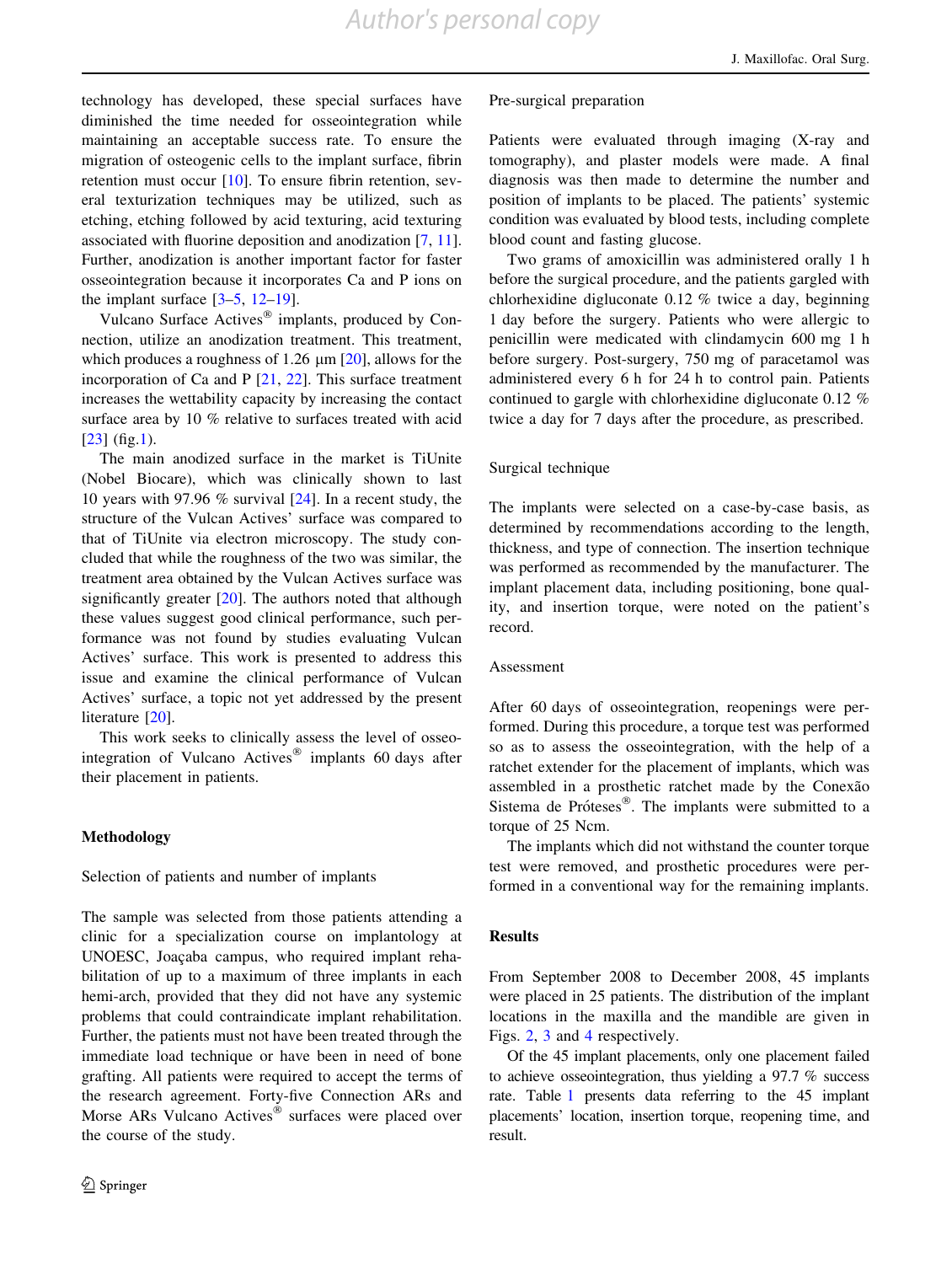<span id="page-4-0"></span>Bone quality and primary stability, which are two of the main factors that influence the success of osseointegration, are given in Tables [2](#page-6-0) and [3](#page-6-0), respectively.

#### Discussion

When osseointegrated implant treatments were first introduced, the initial goal was to discover a metal that would bind well to bone. The material originally considered to be most promising was commercially pure titanium [[3,](#page-6-0) [5](#page-6-0), [24](#page-7-0)]. Today, other materials, such as tantalum, niobium, and titanium alloys, are known to have the capacity to achieve osseointegration [[25\]](#page-7-0). Further, ceramics are known to permit greater bone bonding with the implant than titanium [\[26](#page-7-0), [27](#page-7-0)].

Several surface treatments have been described in the literature. Initially, with the aim of increasing the bone/ implant contact area, hydroxyapatite and titanium etchings were used [\[24](#page-7-0)]. Acid conditioning was also employed to create roughness in the implants and to increase the bone/ implant contact area [[28\]](#page-7-0).

The difference in texturization is directly responsible for the cell behavior on the implant surface [\[8](#page-6-0)]. It influences not only the quality and the quantity of bone formation but also the speed of both bone formation and implant binding [\[29](#page-7-0)]. The main factors that allow for faster osseointegration are the nano-topography of the surfaces and the chemical modification resulting from the incorporation of calcium and phosphate ions  $[3-5, 12-19]$  $[3-5, 12-19]$ .

Albrektsson and Wennenberg [[4,](#page-6-0) [5](#page-6-0)] stated that moderate roughness presented little or statistically insignificant advantages and that the anticipated performance should originate from the bioactive surfaces. Superficial changes with bisphosphonates and collagen seem to precociously reinforce peri-implant bone formation [[12,](#page-6-0) [18,](#page-7-0) [19](#page-7-0)], and they improve cicatrization in the first 5 weeks [\[30\]](#page-7-0). To diminish osseointegration time, thus altering the biological behavior of implant, it is necessary to maintain the implant in an isotonic





Fig. 2 Distribution of implants according to their location in the maxilla



Fig. 3 Distribution of implants according to their location in the mandible

surface to eliminate the titanium oxide layer [\[31–33\]](#page-7-0). Maintaining both the implant and those surfaces bio-activated by bisphosphonates in an isotonic solution in animals presented significant differences in neither the quantity of bone formation nor the percentage of bone/implant contact [[34](#page-7-0)].

This study used anodized surfaces, which showed 97.96 % success. This treatment produces a roughness of 1.26 um, vielding a surface with nanometric features  $[20]$  $[20]$ ; moreover, its shape diminishes the surface energy and increases the wettability capacity, improving the contact between the bone and the implant by 10 % compared to the surfaces obtained by double acid treatment [[22\]](#page-7-0). This topography is associated with the incorporation of calcium and phosphate ions; in addition to improving the bone/ implant contact, it brings about faster results and diminishes osseointegration time. Thus, we can characterize this surface as being bioactive and having medium roughness [\[22](#page-7-0), [34](#page-7-0), [35](#page-7-0)].

When compared to implants treated with etching and acid conditioning placed in rabbits' tibias, the anodized surfaces showed a smaller contact angle between the bone and the implant, and they required a greater removal torque after 12 weeks of osseointegration [\[34\]](#page-7-0). In humans, 2 months following implant placement, the surface presented greater Fig. 1 Vulcano Actives surface (magnification  $5.000 \times$ ) bone/implant contact than machined surface implants [\[35](#page-7-0)].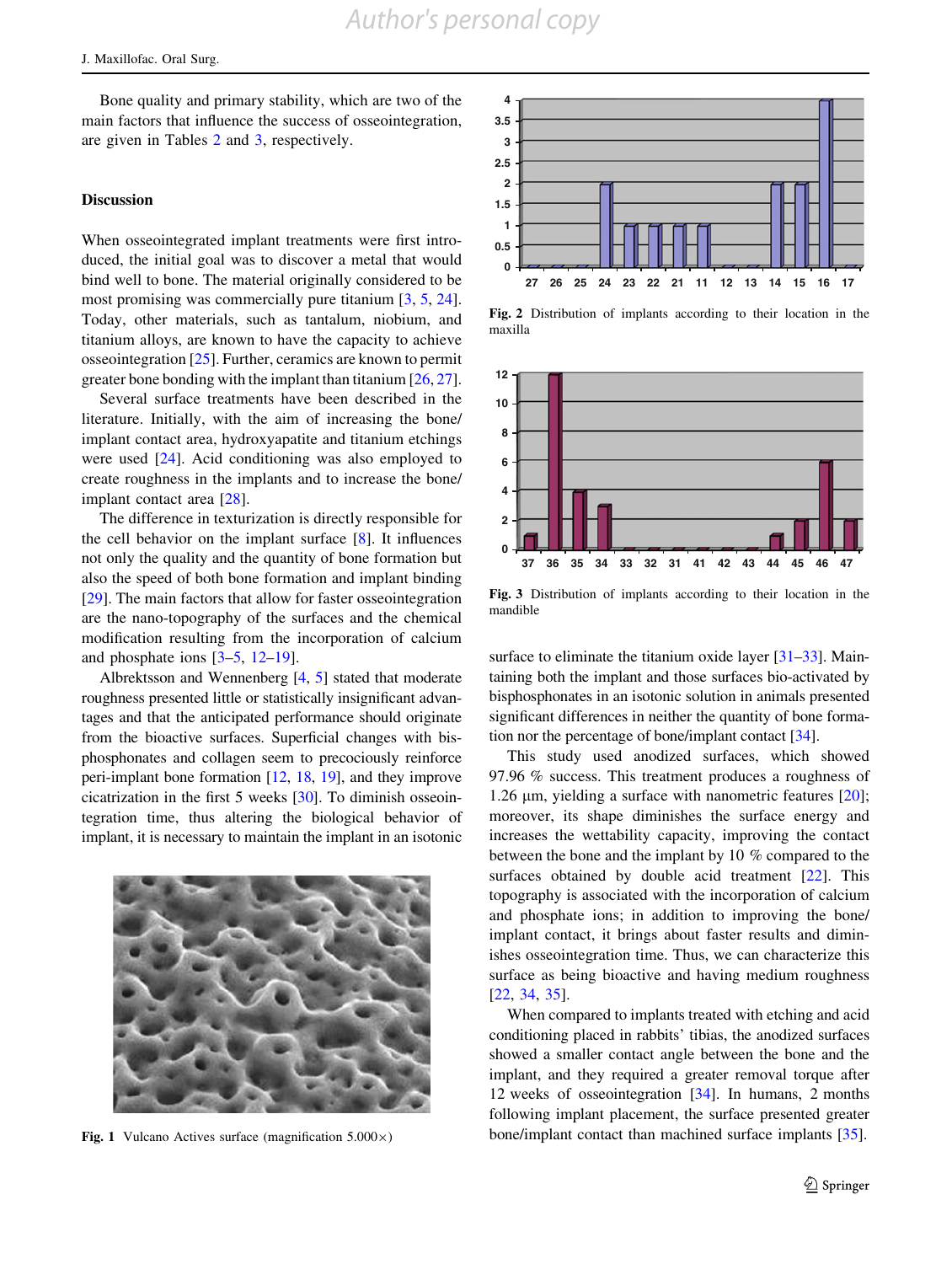## *Author's personal copy*

<span id="page-5-0"></span>

|  |  |  |  |  |  |  |  | Table 1 Distribution of implants according to location, size of implant, type of prosthetic connection, bone quality, initial stability, and result |
|--|--|--|--|--|--|--|--|-----------------------------------------------------------------------------------------------------------------------------------------------------|
|--|--|--|--|--|--|--|--|-----------------------------------------------------------------------------------------------------------------------------------------------------|

|                | Location | Size of implant    | Connection                 | Bone<br>quality | Reopening<br>period (days) | Initial<br>stability | Result         |
|----------------|----------|--------------------|----------------------------|-----------------|----------------------------|----------------------|----------------|
| $\mathbf{1}$   | 46       | $3.75 \times 11.5$ | HI                         | $\rm II$        | 60                         | 70 Ncm               | <b>Success</b> |
| $\overline{2}$ | 35       | $3.75 \times 13$   | H <sub>I</sub>             | I               | 58                         | 60 Ncm               | <b>Success</b> |
| 3              | 35       | $3.75 \times 13$   | H <sub>I</sub>             | I               | 58                         | 70 Ncm               | <b>Success</b> |
| 4              | 36       | $4.0 \times 10$    | <b>CM</b>                  | П               | 62                         | 50 Ncm               | <b>Success</b> |
| 5              | 46       | $4.0 \times 10$    | HI                         | I               | 60                         | 60 Ncm               | <b>Success</b> |
| 6              | 36       | $3.75 \times 11.5$ | H <sub>I</sub>             | I               | 60                         | 60 Ncm               | Success        |
| 7              | 45       | $3.75 \times 10$   | H <sub>I</sub>             | I               | 60                         | 50 Ncm               | Success        |
| 8              | 35       | $3.75 \times 11.5$ | H <sub>I</sub>             | I               | 60                         | 55 Ncm               | <b>Success</b> |
| 9              | 24       | $3.75 \times 13$   | <b>CM</b>                  | Ш               | 60                         | 50 Ncm               | <b>Success</b> |
| 10             | 36       | $4.0 \times 11.5$  | HI                         | П               | 59                         | 40 Ncm               | <b>Success</b> |
| 11             | 36       | $4.0 \times 13$    | H <sub>I</sub>             | П               | 60                         | 60 Ncm               | <b>Success</b> |
| 12             | 14       | $3.75 \times 11.5$ | H <sub>I</sub>             | Ш               | 60                         | 50 Ncm               | <b>Success</b> |
| 13             | 15       | $3.75 \times 10$   | H <sub>I</sub>             | Ш               | 60                         | 35 Ncm               | <b>Success</b> |
| 14             | 16       | $3.5 \times 10$    | H <sub>I</sub>             | Ш               | 60                         | 60 Ncm               | <b>Success</b> |
| 15             | 34       | $3.75 \times 11.5$ | H <sub>I</sub>             | П               | 59                         | 45 Ncm               | <b>Success</b> |
| 16             | 46       | $3.75 \times 13$   | H <sub>I</sub>             | Ι               | 60                         | 50 Ncm               | Failure        |
| 17             | 36       | $3.75 \times 10$   | CM                         | П               | 60                         | 40 Ncm               | <b>Success</b> |
| 18             | 34       | $3.75 \times 10$   | HI                         | П               | 60                         | 60 Ncm               | <b>Success</b> |
| 19             | 36       | $4.0 \times 13$    | H <sub>I</sub>             | П               | 60                         | 30 Ncm               | <b>Success</b> |
| 20             | 44       | $3.75\,\times\,10$ | HI                         | $\rm II$        | 60                         | 70 Ncm               | <b>Success</b> |
| 21             | 46       | $4.0 \times 11.5$  | HI                         | $\rm II$        | 60                         | 30 Ncm               | <b>Success</b> |
| 22             | 36       | $4.0 \times 11.5$  | H <sub>I</sub>             | П               | 61                         | 50 Ncm               | <b>Success</b> |
| 23             | 34       | $3.75 \times 15$   | H                          | П               | 60                         | 55 Ncm               | <b>Success</b> |
| 24             | 36       | $4.0 \times 13$    | H                          | П               | 60                         | 40 Ncm               | <b>Success</b> |
| 25             | 36       | $3.75 \times 11.5$ | CM                         | П               | 58                         | 60 Ncm               | <b>Success</b> |
| 26             | 47       | $3.75 \times 11.5$ | CM                         | П               | 58                         | 70 Ncm               | <b>Success</b> |
| 27             | 24       | $3.75 \times 13$   | H <sub>I</sub>             | Ш               | 61                         | 30 Ncm               | <b>Success</b> |
| 28             | 15       | $3.75 \times 11.5$ | H <sub>I</sub>             | IV              | 61                         | 25 Ncm               | <b>Success</b> |
| 29             | 16       | $4.0 \times 10$    | HI                         | IV              | 61                         | 50 Ncm               | <b>Success</b> |
| 30             | 22       | $3.75 \times 11.5$ | HI                         | Ш               | 61                         | 50 Ncm               | <b>Success</b> |
| 31             | 16       | $4.0 \times 13$    | H <sub>I</sub>             | П               | 61                         | 70 Ncm               | <b>Success</b> |
| 32             | 45       | $4.0 \times 13$    | H <sub>I</sub>             | $\rm II$        | 61                         | 60 Ncm               | <b>Success</b> |
| 33             | 47       | $3.75 \times 13$   | H <sub>I</sub>             | $\rm II$        | 61                         | 70 Ncm               | <b>Success</b> |
| 34             | 36       | $3.75 \times 11.5$ | H <sub>I</sub>             | П               | 60                         | 80 Ncm               | <b>Success</b> |
| 35             | 36       | $3.75 \times 11.5$ | $\rm HI$                   | $\rm III$       | 61                         | 40 Ncm               | Success        |
| 36             | 11       | $3.75 \times 11.5$ | CM                         | Ш               | 60                         | 40 Ncm               | Success        |
| 37             | 21       | $3.75\,\times\,10$ | ${\rm CM}$                 | $\rm III$       | 60                         | 30 Ncm               | Success        |
| 38             | 23       | $3.75 \times 11.5$ | CM                         | $\rm III$       | 60                         | 40 Ncm               | Success        |
| 39             | 36       | $3.75 \times 10$   | CM                         | $\rm II$        | 60                         | 50 Ncm               | <b>Success</b> |
| 40             | 46       | $3.75 \times 10$   | CM                         | П               | 60                         | 40 Ncm               | Success        |
| 41             | 14       | $3.75 \times 13$   | CM                         | Ш               | 60                         | 50 Ncm               | Success        |
| 42             | 16       | $3.75 \times 10$   | CM                         | IV              | 60                         | 30 Ncm               | Success        |
| 43             | 35       | $3.75 \times 13$   | HI                         | Ш               | 60                         | 40 Ncm               | Success        |
| 44             | 37       | $3.75 \times 15$   | $\mathop{\rm HI}\nolimits$ | $\rm II$        | 60                         | 70 Ncm               | Success        |
| 45             | 46       | $3.75 \times 11.5$ | $\mathop{\rm HI}\nolimits$ | $\rm II$        | 60                         | $50\ \mathrm{Ncm}$   | Success        |

There are many works in the relevant literature on animals that address the aspect of speed of osseointegration on bioactive surfaces [\[14](#page-6-0), [18](#page-7-0), [31](#page-7-0), [36–38](#page-7-0)], but there are few works on humans defining the necessary amount of time needed before placing a load on such implants [\[3](#page-6-0)]. Therefore, in this study, we chose to verify the secondary stability of implants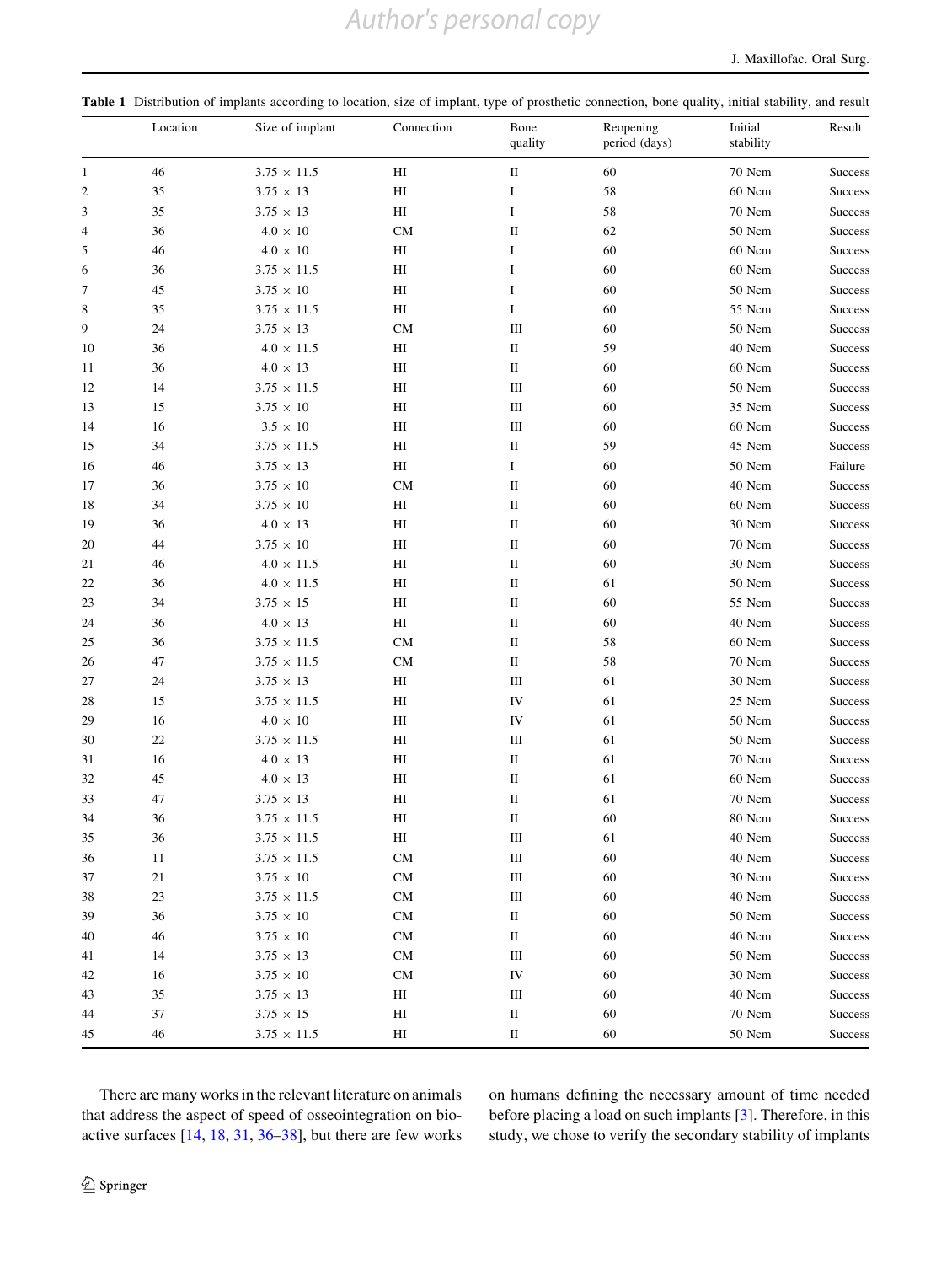<span id="page-6-0"></span>Table 2 Distribution of implants according to bone quality and their respective success rate

| Bone quality | Number of<br>implants | Failed<br>implants | % of success |
|--------------|-----------------------|--------------------|--------------|
| Type I       | 07                    |                    | 85.7         |
| Type II      | 23                    |                    | 100          |
| Type III     | 12                    |                    | 100          |
| Type IV      | 3                     |                    | 100          |

Table 3 Distribution of implants according to primary stability of implants and their respective success rates

| Primary<br>stability (N/cm2) | Number of<br>implants | Failed<br>implants | $%$ of<br>success |
|------------------------------|-----------------------|--------------------|-------------------|
| 20 a 35                      | 07                    |                    | 100               |
| 40 a 55                      | 22                    |                    | 95.4              |
| 60 a 80                      | 16                    |                    | 100               |



Fig. 4 Distribution of implants according to size and thickness

produced by the company Connection, using a Vulcano surface (anodization) in humans. A torque of 25 N/cm was considered for this technique. In conventional implants, the insertion torque for the prosthetic component is 20 N/cm. Because it was 25 N/cm, it was possible to perform the prosthetic procedures following the manufacturer's instructions. Despite only making assessments during the reopening procedure, no fixation was lost during the prosthetic stabilization and placement procedures.

Primary osseointegration was obtained regardless of the bone quality, insertion torque, and implant location. The only implant that did not present osseointegration had been placed in the posterior part of the mandible, in type I bone. We believe that the failure to establish osseointegration was due to problems that occurred during the implant placement, contamination, or prosthetic denaturation through the milling process, which, considered in the context of this work, does not impact the positive results obtained.

We believe that this methodology allows for the safe use of tested implants, regardless of the type of bone or implant placement location, resulting in a 60-days osseointegration period and confirming the expectation reported by the authors in the assessment of surface electronic microscopy [\[20](#page-7-0)].

#### **Conclusions**

The proposed methodology led us to conclude that the primary osseointegration success rate, tested using a counter torque of 25 N/cm on the Vulcano surface implants, was 97.7 % after 60 days of cicatrization.

#### References

- 1. Albrekson T, Branemark P-I, Hansson HÁ, Lindstöm J (1981) Osseointegrated titanium implants. Requirements for ensuring long-lasting direct bone-to-implant anchorage in man. Acta Orthop Scan 52:155–170
- 2. Elias CN, Meirelles L (2010) Improving osseointegration of dental implants. Expert Rev Med Devices 7:241–256
- 3. Albrektsson T, Sennerby L, Wennerberg A (2000) State of the art of oral implants. Periodontology 2008(47):15–26
- 4. Albrektsson T, Wennenberg A (2004) Oral implant surfaces: Part 1—review focusing on clinical knowledge of different surface. Int J Prosthodont 17:536–543
- 5. Albrektsson T, Wennenberg A (2004) Oral implant surfaces: Part 2—review focusing on clinical knowledge of different surface. Int J Prosthodont 17:544–564
- 6. Brunetto DM (1988) The effects of implant surface topography on the behavior of cell. Int J Oral Maxillofac Implants 3:231–246
- 7. Esposito M, Coulthard P, Thomsen P, Worthington HV (2005) The role of implant surface modifications shape and material on the success of osseointegrated dental implants. A Cochrane systematic review. Eur J Prosthodont Restor Dent 13:15–31
- 8. Joos U, Wiesmann HP, Szuwart T, Meyer U (2006) Mineralization at the interface of implants. Int J Oral Maxillofac Surg 35:783–790
- 9. Inonue T et al (1987) Effect of the surface geometry of smooth and porous coated titanium alloy on the orientation of fibroblasts in vitro. J Biomed Mater Res 21:107–126
- 10. Davies JE (1998) Mechanisms of endosseus integration. Int J Prosthodont 11:391–401
- 11. Testori T, Del Fabbro M, Szmukler-Moncler S, Francetti L, Weinstein RL (1997) Immediate occlusal loading of osseotite implants in the completely edentulous mandible. Int J Oral Maxillofac Implants 12:319–324
- 12. Ferguson SJ, Langhoff JD, Voelter K, Rechenberg B, Scharnweber D, Bierbaum S, Schnabelrauch M, Kautz AR, Frauchiger VM, Mueller TL, Lenthe H, Schlottig F (2008) Biomechanical comparison of different surface modifications for dental implants. J Oral Maxillofac Implants 23:1037–1046
- 13. Collaert B, de Bruyn H (2008) Immediate functional loading of TiOblast dental implants in full-arch edentulous maxillae: a 3-year prospective study. Clin Oral Implant Res 19:1254–1260
- 14. Marin C, Granato R, Suzuki M, Gil JN, Piatelli A, Coelho PG (2008) Removal torque and histomorphometric evaluation of bioceramic grit-blasted/acid-etched and dual acid-etched implant